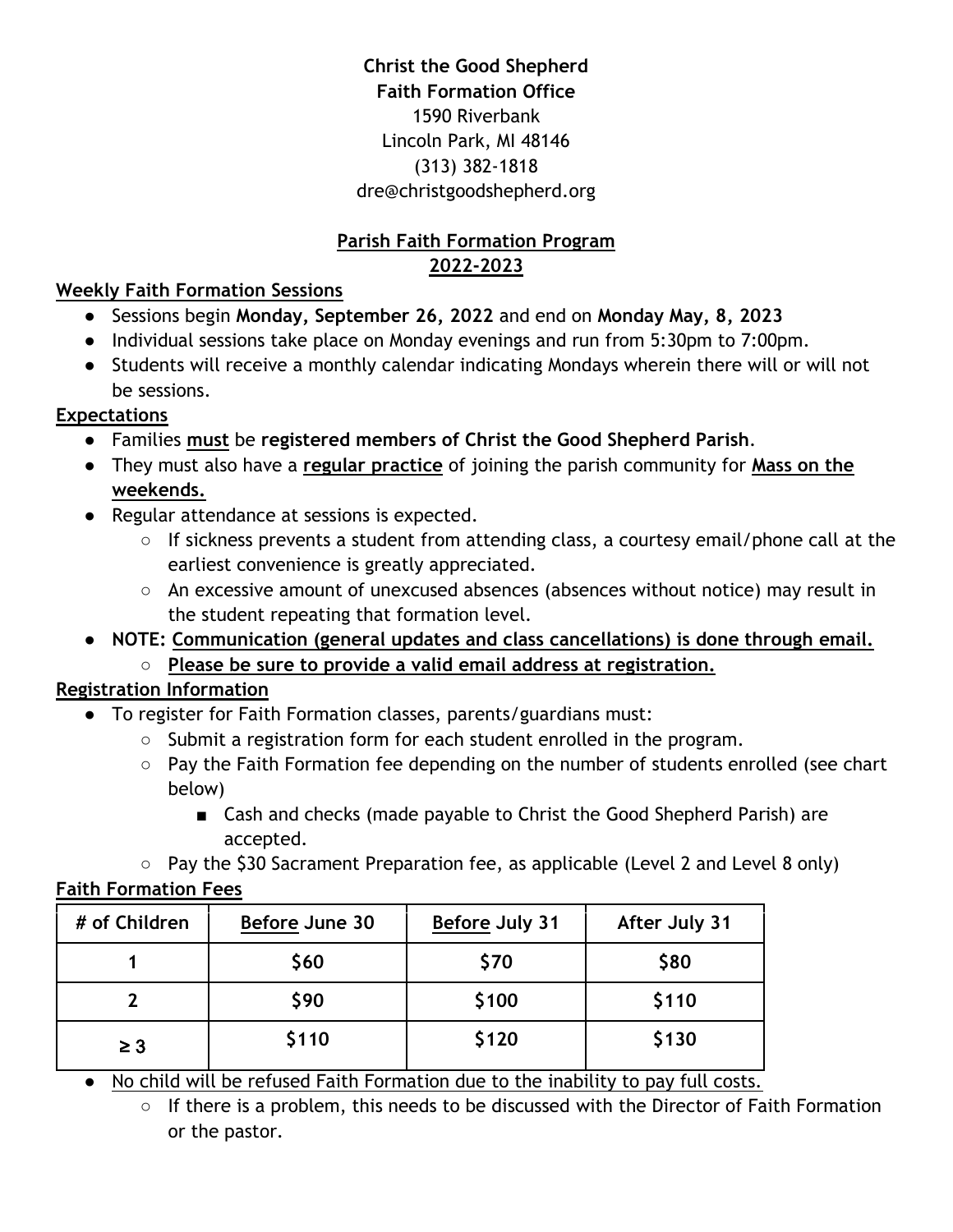#### **Sacrament Preparation**

- Preparation for First Holy Communion consists of a two year program (Level 1 and Level 2)
	- In order for a student to be eligible for reception of First Holy Communion/First Confession, they must satisfactorily complete both years of preparation.
- Preparation for Confirmation consists of a two year program (Level 7 and Level 8)
	- In order for a student to be eligible for reception of the Sacrament of Confirmation, they must satisfactorily complete both years of
- In addition to the general registration form and faith formation fee, candidates for First Holy Communion/First Confession and Confirmation must also submit:
	- The registration form for their respective sacrament
	- **A copy of their Baptismal certificate with proper notations**, as applicable.
	- Sacrament preparation fee (\$30) which covers additional materials and retreats.

# **SACRAMENT POLICY**

- **PARENTAL INVOLVEMENT**
	- The Sacraments of Baptism, Eucharist, Penance, and Confirmation require parental involvement.
		- Attendance at family sacramental preparation meetings and retreat days are required.

## ● **FIRST EUCHARIST (2 YEAR PROCESS)**

- Presuming that your child was baptized as an infant and that the family has had regular contact with the Church, First Eucharist is celebrated when the child is in the Level 2 class.
- If the student has not made his/her first Confession, the student will make their first Confession in the time leading up to their First Holy Communion.

## ● **OLDER CHILDREN**

- Parents/Guardians of older children who have not received the sacraments  $(3<sup>rd</sup>$  grade or older/including high school) need to discuss their circumstances with the Faith Formation Director or the RCIA Coordinator to see what steps can be taken to help the children along their journey.
- **CONFIRMATION (2 YEAR PROCESS)**
	- There will be a parent/candidate meeting and candidates will participate in group and individual service projects. During Confirmation Level 2 there will be one required parent informational meeting/candidate enrollment. There is a special sacramental book, monthly sacrament prep sessions and candidates participate in a retreat with their sponsors.

### **SPORTS**

Saint John Paul II Sports Program is open to all children in the parish. Children must be enrolled in a Catholic school or registered and attend faith formation sessions regularly. Faith formation families must be registered prior to the onset of any season and never later than the beginning of classes September 26<sup>th</sup> (CYO sports require that they be registered and attend classes every week.